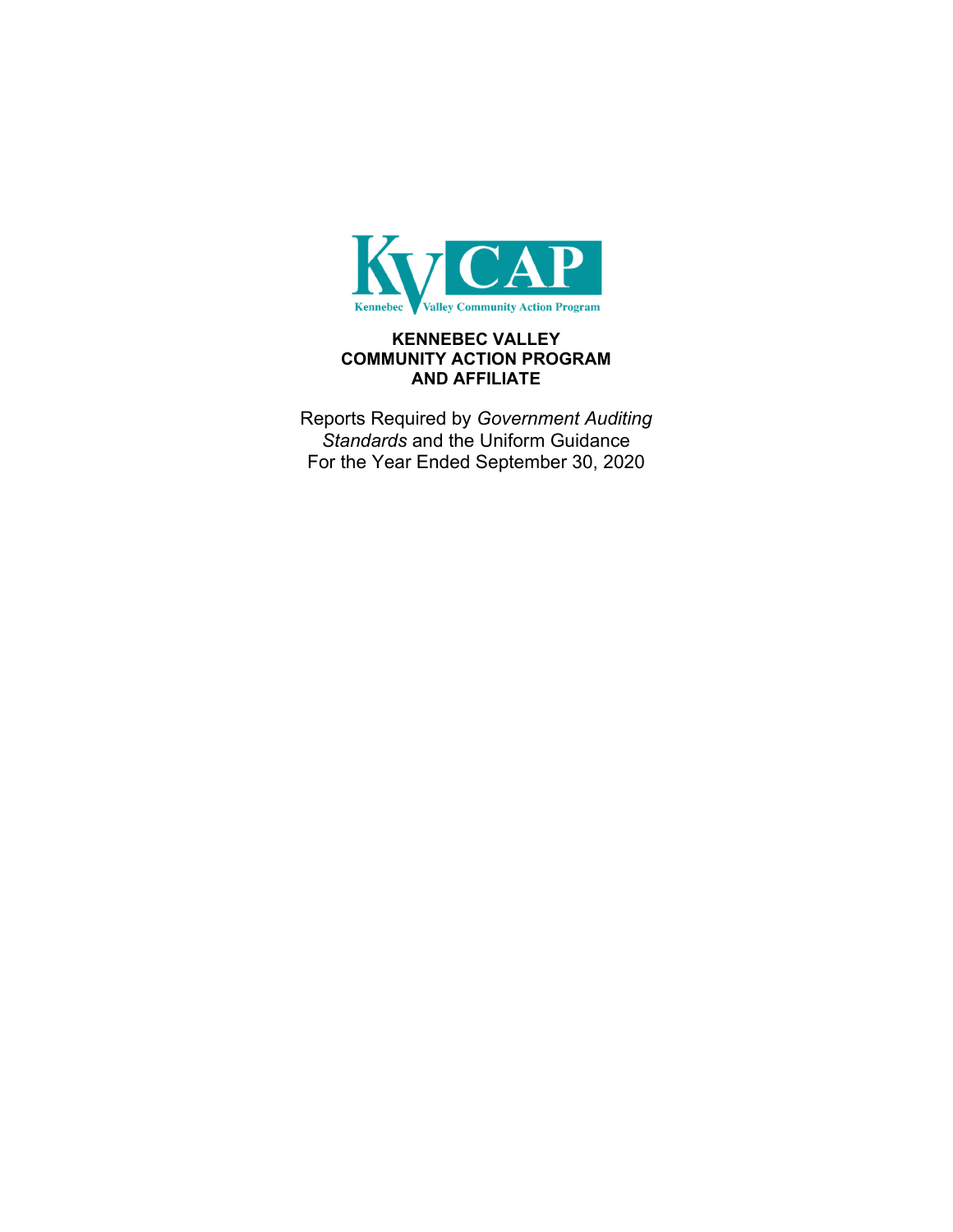## **KENNEBEC VALLEY COMMUNITY ACTION PROGRAM AND AFFILIATE Reports Required by Government Auditing Standards and the Uniform Guidance For the Year Ended September 30, 2020**

# **TABLE OF CONTENTS**

| Report                                                                                                                                                                                                                                | <u>Page</u> |
|---------------------------------------------------------------------------------------------------------------------------------------------------------------------------------------------------------------------------------------|-------------|
| Independent Auditors' Report on Internal Control Over Financial Reporting and on<br>Compliance and Other Matters Based on an Audit of Consolidated Financial Statements<br>Performed in Accordance with Government Auditing Standards | $1 - 2$     |
| Independent Auditors' Report on Compliance for Each Major Program and on Internal<br>Control Over Compliance Required by the Uniform Guidance                                                                                         | $3 - 5$     |
| Schedule of Expenditures of Federal Awards                                                                                                                                                                                            | $6 - 7$     |
| Notes to Schedule of Expenditures of Federal Awards                                                                                                                                                                                   | 8           |
| Schedule of Findings and Questioned Costs:                                                                                                                                                                                            |             |
| Section I – Summary of Auditor's Results                                                                                                                                                                                              | 9           |
| Section II – Findings Required to be Reported Under Government Auditing Standards                                                                                                                                                     | 10          |
| Section III - Findings and Questioned Costs for Federal Awards                                                                                                                                                                        | $11 - 12$   |
| Prior Year Findings Required and Questioned Costs for Federal Awards                                                                                                                                                                  | 13          |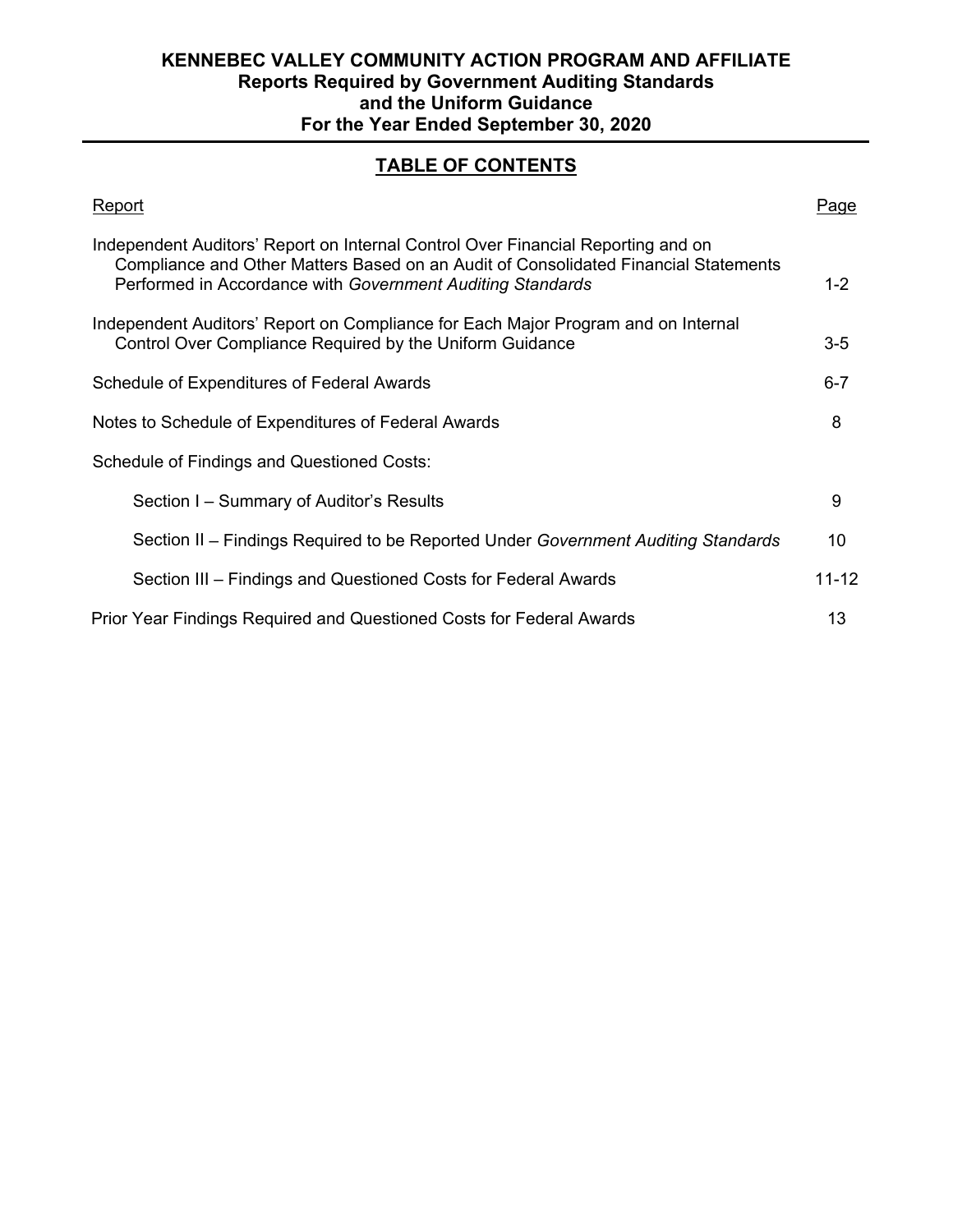

#### **INDEPENDENT AUDITORS' REPORT ON INTERNAL CONTROL OVER FINANCIAL REPORTING AND ON COMPLIANCE AND OTHER MATTERS BASED ON AN AUDIT OF CONSOLIDATED FINANCIAL STATEMENTS PERFORMED IN ACCORDANCE WITH** *GOVERNMENT AUDITING STANDARDS*

To the Board of Directors of Kennebec Valley Community Action Program and Affiliate

We have audited, in accordance with the auditing standards generally accepted in the United States of America and the standards applicable to financial audits contained in *Government Auditing Standards* issued by the Comptroller General of the United States, the consolidated financial statements of Kennebec Valley Community Action Program and Affiliate (a nonprofit organization), which comprise the consolidated statement of financial position as of September 30, 2020, and the related consolidated statement of activities, statement of functional expenses and cash flows for the year then ended, and the related notes to the consolidated financial statements, and have issued our report thereon dated March 15, 2021.

#### **Internal Control over Financial Reporting**

In planning and performing our audit of the financial statements, we considered Kennebec Valley Community Action Program and Affiliate's internal control over financial reporting (internal control) to determine the audit procedures that are appropriate in the circumstances for the purpose of expressing our opinion on the financial statements, but not for the purpose of expressing an opinion on the effectiveness of Kennebec Valley Community Action Program and Affiliate's internal control. Accordingly, we do not express an opinion on the effectiveness of the Kennebec Valley Community Action Program and Affiliate's internal control.

A deficiency in internal control exists when the design or operation of a control does not allow management or employees, in the normal course of performing their assigned functions, to prevent, or detect and correct, misstatements on a timely basis. A material weakness is a deficiency, or a combination of deficiencies, in internal control such that there is a reasonable possibility that a material misstatement of the entity's financial statements will not be prevented, or detected and corrected, on a timely basis. A significant deficiency is a deficiency, or a combination of deficiencies, in internal control that is less severe than a material weakness, yet important enough to merit attention by those charged with governance.

Our consideration of internal control was for the limited purpose described in the first paragraph of this section and was not designed to identify all deficiencies in internal control that might be material weaknesses or significant deficiencies and therefore, material weaknesses or significant deficiencies may exist that have not been identified. We did identify a deficiency in internal control, described in the accompanying schedule of findings and questioned costs as item 2020-001 that we consider to be a material weakness.

> **46 FIRSTPARK DRIVE, OAKLAND, ME 04963** PHONE **207.873.1603 259 FRONT STREET, BATH, ME 04530 150 CAPITOL STREET, SUITE 3, AUGUSTA, ME 04330**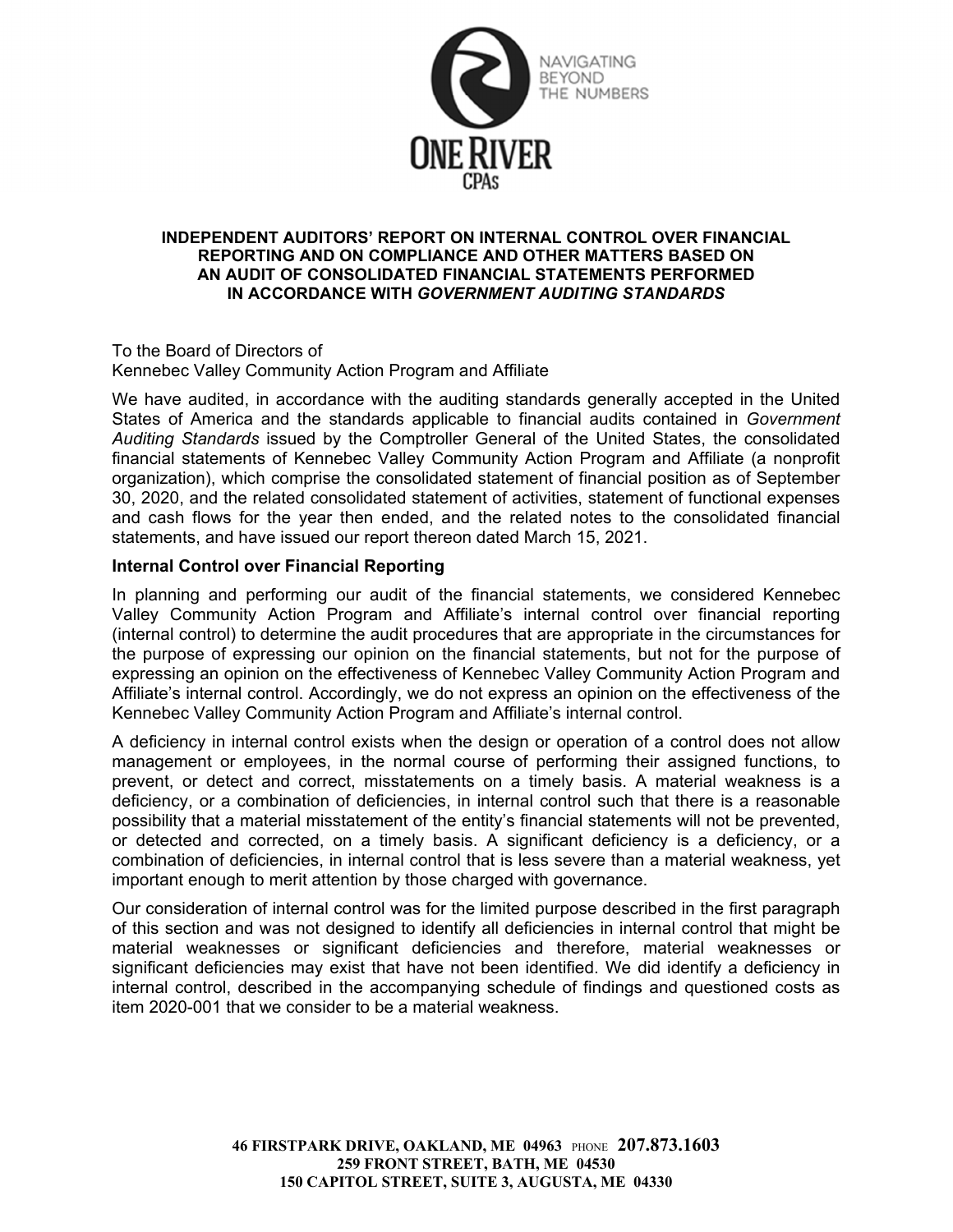#### **Compliance and Other Matters**

As part of obtaining reasonable assurance about whether Kennebec Valley Community Action Program and Affiliate's consolidated financial statements are free from material misstatement, we performed tests of its compliance with certain provisions of laws, regulations, contracts, and grant agreements, noncompliance with which could have a direct and material effect on the determination of financial statement amounts. However, providing an opinion on compliance with those provisions was not an objective of our audit, and accordingly, we do not express such an opinion. The results of our test disclosed no instances of noncompliance or other matters that are required to be reported under *Government Auditing Standards.* 

#### **Kennebec Valley Community Action Program and Affiliate's Response to Findings**

Kennebec Valley Community Action Program and Affiliate's responses to the findings identified in our audit are described in the accompanying schedule of findings and questioned costs. Kennebec Valley Community Action Program and Affiliate's responses were not subjected to the auditing procedures applied in the audit of the financial statements and, accordingly, we express no opinion on them.

#### **Purpose of this Report**

The purpose of this report is solely to describe the scope of our testing of internal control and compliance and the results of that testing, and not to provide an opinion on the effectiveness of the Organization's internal control or on compliance. This report is an integral part of an audit performed in accordance with *Government Auditing Standards* in considering the Organization's internal control and compliance. Accordingly, this communication is not suitable for any other purpose.

One River, CPAs

March 15, 2021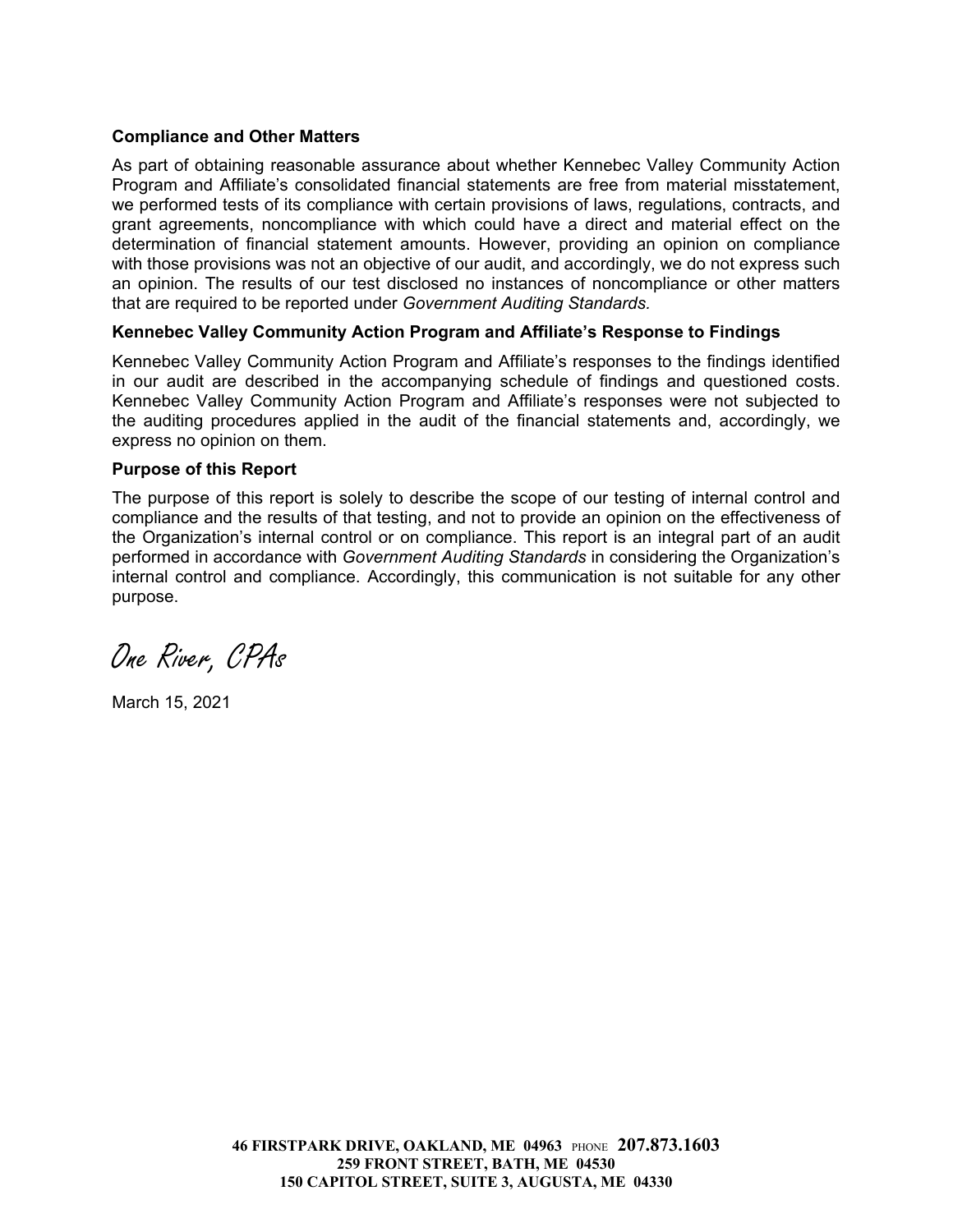

### **INDEPENDENT AUDITORS' REPORT ON COMPLIANCE FOR EACH MAJOR PROGRAM AND ON INTERNAL CONTROL OVER COMPLIANCE REQUIRED BY THE UNIFORM GUIDANCE**

To the Board of Directors Kennebec Valley Community Action Program and Affiliate

#### **Report on Compliance for Each Major Federal Program**

We have audited Kennebec Valley Community Action Program and Affiliate's compliance with the types of compliance requirements described in the OMB Compliance Supplement that could have a direct and material effect on each of Kennebec Valley Community Action Program and Affiliate's major federal programs for the year ended September 30, 2020. Kennebec Valley Community Action Program and Affiliate's major federal programs are identified in the summary of auditors' results section of the accompanying schedule of findings and questioned costs.

#### *Management's Responsibility*

Management is responsible for compliance with federal statutes, regulations, and the terms and conditions of its federal awards applicable to its federal programs.

#### *Auditor's Responsibility*

Our responsibility is to express an opinion on compliance for each of Kennebec Valley Community Action Program and Affiliate's major federal programs based on our audit of the types of compliance requirements referred to above. We conducted our audit of compliance in accordance with auditing standards generally accepted in the United States of America; the standards applicable to financial audits contained in Government Auditing Standards, issued by the Comptroller General of the United States; and the audit requirements of Title 2 U.S. Code of Federal Regulations Part 200, Uniform Administrative Requirements, Cost Principles, and Audit Requirements for Federal Awards (Uniform Guidance). Those standards and the Uniform Guidance require that we plan and perform the audit to obtain reasonable assurance about whether noncompliance with the types of compliance requirements referred to above that could have a direct and material effect on a major federal program occurred. An audit includes examining, on a test basis, evidence about Kennebec Valley Community Action Program and Affiliate's compliance with those requirements and performing such other procedures as we considered necessary in the circumstances.

We believe that our audit provides a reasonable basis for our opinion on compliance for each major federal program. However, our audit does not provide a legal determination of Kennebec Valley Community Action Program and Affiliate's compliance.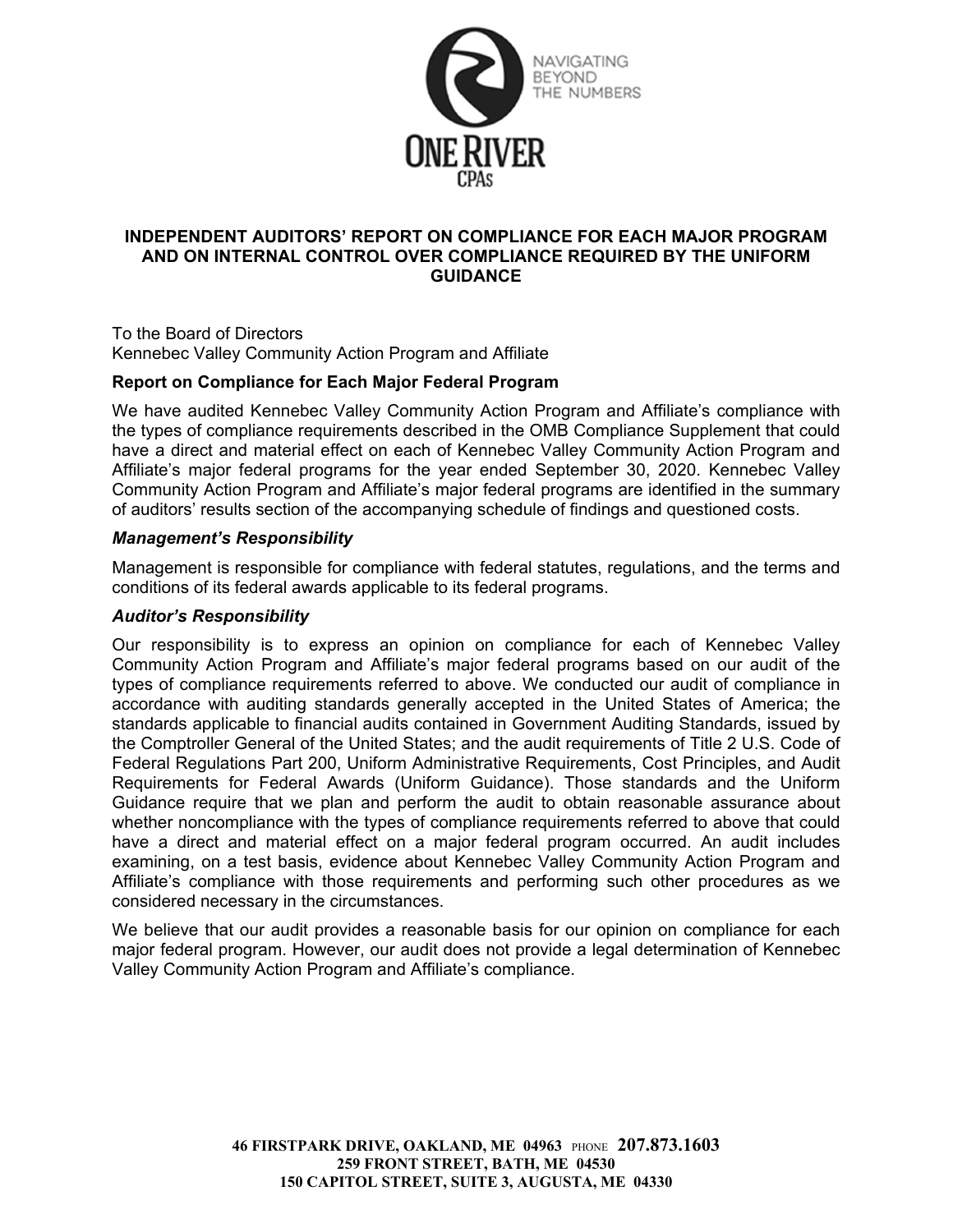### *Opinion on Each Major Federal Program*

In our opinion, Kennebec Valley Community Action Program and Affiliate complied, in all material respects, with the types of compliance requirements referred to above that could have a direct and material effect on each of its major federal programs for the year ended September 30, 2020.

#### *Other Matters*

The results of our auditing procedures disclosed an instance of noncompliance which is required to be reported in accordance with the Uniform Guidance and which is described in the accompanying schedule of findings and questioned costs as item 2020-002. Our opinion on each major federal program is not modified with respect to this matter.

Kennebec Valley Community Action Program and Affiliate's response to the noncompliance finding identified in our audit is described in the accompanying schedule of findings and questioned costs. Kennebec Valley Community Action Program and Affiliate's response was not subjected to the auditing procedures applied in the audit of compliance and, accordingly, we express no opinion on the response.

#### **Report on Internal Control Over Compliance**

Management of Kennebec Valley Community Action Program and Affiliate is responsible for establishing and maintaining effective internal control over compliance with the types of compliance requirements referred to above. In planning and performing our audit of compliance, we considered Kennebec Valley Community Action Program and Affiliate's internal control over compliance with the types of requirements that could have a direct and material effect on each major federal program to determine the auditing procedures that are appropriate in the circumstances for the purpose of expressing an opinion on compliance for each major federal program and to test and report on internal control over compliance in accordance with the Uniform Guidance, but not for the purpose of expressing an opinion on the effectiveness of internal control over compliance. Accordingly, we do not express an opinion on the effectiveness of Kennebec Valley Community Action Program and Affiliate's internal control over compliance.

A *deficiency in internal control over compliance* exists when the design or operation of a control over compliance does not allow management or employees, in the normal course of performing their assigned functions, to prevent, or detect and correct, noncompliance with a type of compliance requirement of a federal program on a timely basis. A *material weakness in internal control over compliance* is a deficiency, or combination of deficiencies, in internal control over compliance, such that there is a reasonable possibility that material noncompliance with a type of compliance requirement of a federal program will not be prevented, or detected and corrected, on a timely basis. A *significant deficiency in internal control over compliance* is a deficiency, or a combination of deficiencies, in internal control over compliance with a type of compliance requirement of a federal program that is less severe than a material weakness in internal control over compliance, yet important enough to merit attention by those charged with governance.

Our consideration of internal control over compliance was for the limited purpose described in the first paragraph of this section and was not designed to identify all deficiencies in internal control over compliance that might be material weaknesses or significant deficiencies and therefore, material weaknesses or significant deficiencies may exist that have not been identified. We did not identify any deficiencies in internal control over compliance that we consider to be material weaknesses. However, we did identity a deficiency in internal control over compliance, described in the accompanying schedule of findings and questioned costs as item 2020-002, that we consider to be a significant deficiency.

> **46 FIRSTPARK DRIVE, OAKLAND, ME 04963** PHONE **207.873.1603 259 FRONT STREET, BATH, ME 04530 150 CAPITOL STREET, SUITE 3, AUGUSTA, ME 04330**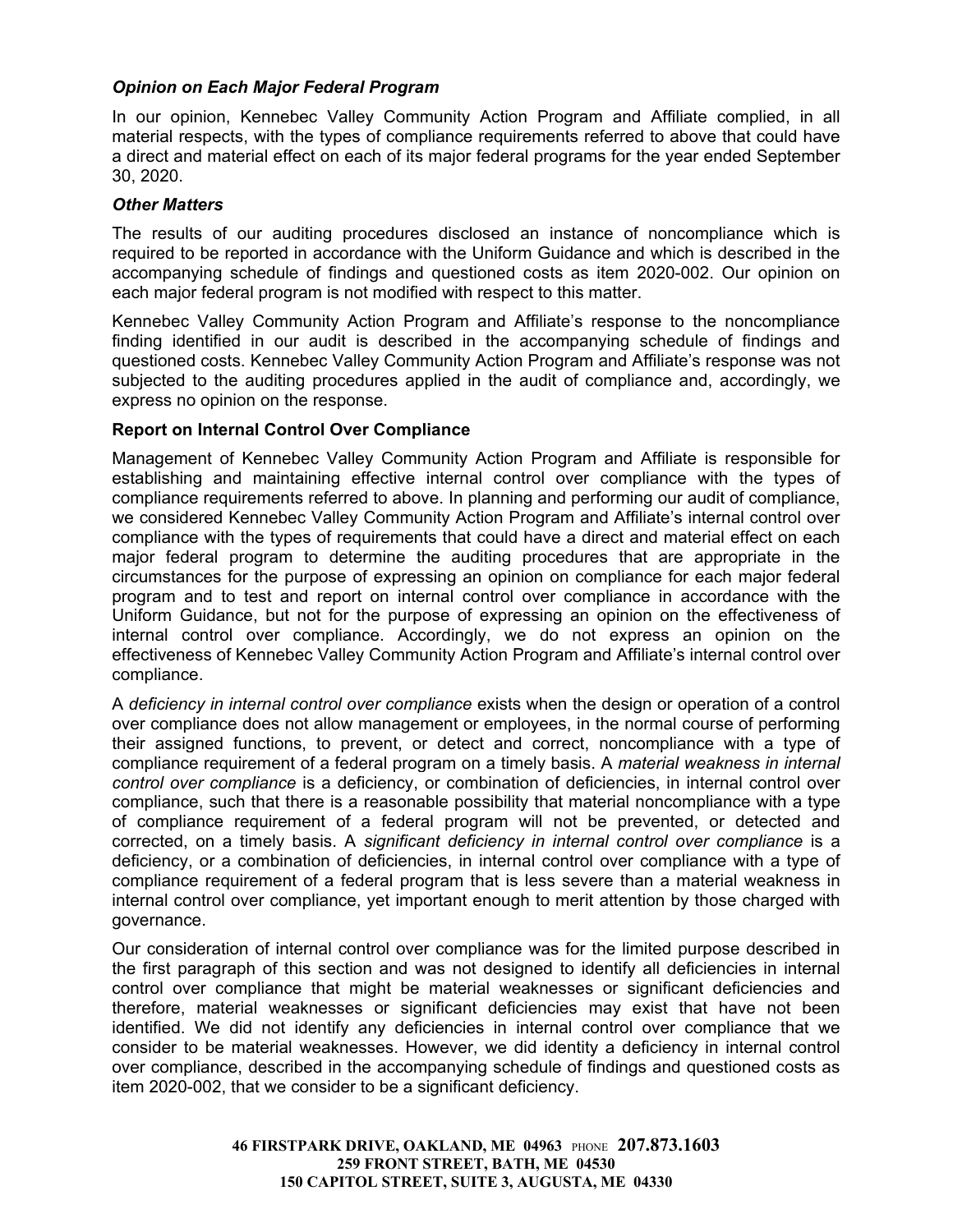The purpose of this report on internal control over compliance is solely to describe the scope of our testing of internal control over compliance and the results of that testing based on the requirements of the Uniform Guidance. Accordingly, this report is not suitable for any other purpose.

#### **Report on Schedule of Expenditures of Federal Awards Required by the Uniform Guidance**

We have audited the consolidated financial statements of Kennebec Valley Community Action Program and Affiliate as of and for the year ended September 30, 2020, and we have issued our report thereon dated March 15, 2021, which contained an unmodified opinion on those consolidated financial statements. Our audit was conducted for the purpose of forming an opinion on the consolidated financial statements as a whole. The accompanying schedule of expenditures of federal awards is presented for purposes of additional analysis as required by the Uniform Guidance and is not a required part of the consolidated financial statements. Such information is the responsibility of management and was derived from and relates directly to the underlying accounting and other records used to prepare the consolidated financial statements. The information has been subjected to the auditing procedures applied in the audit of the consolidated financial statements and certain additional procedures, including comparing and reconciling such information directly to the underlying accounting and other records used to prepare the consolidated financial statements or to the consolidated financial statements themselves, and other additional procedures in accordance with auditing standards generally accepted in the United States of America. In our opinion, the schedule of expenditures of federal awards is fairly stated in all material respects in relation to the consolidated financial statements as a whole.

One River, CPAs

March 15, 2021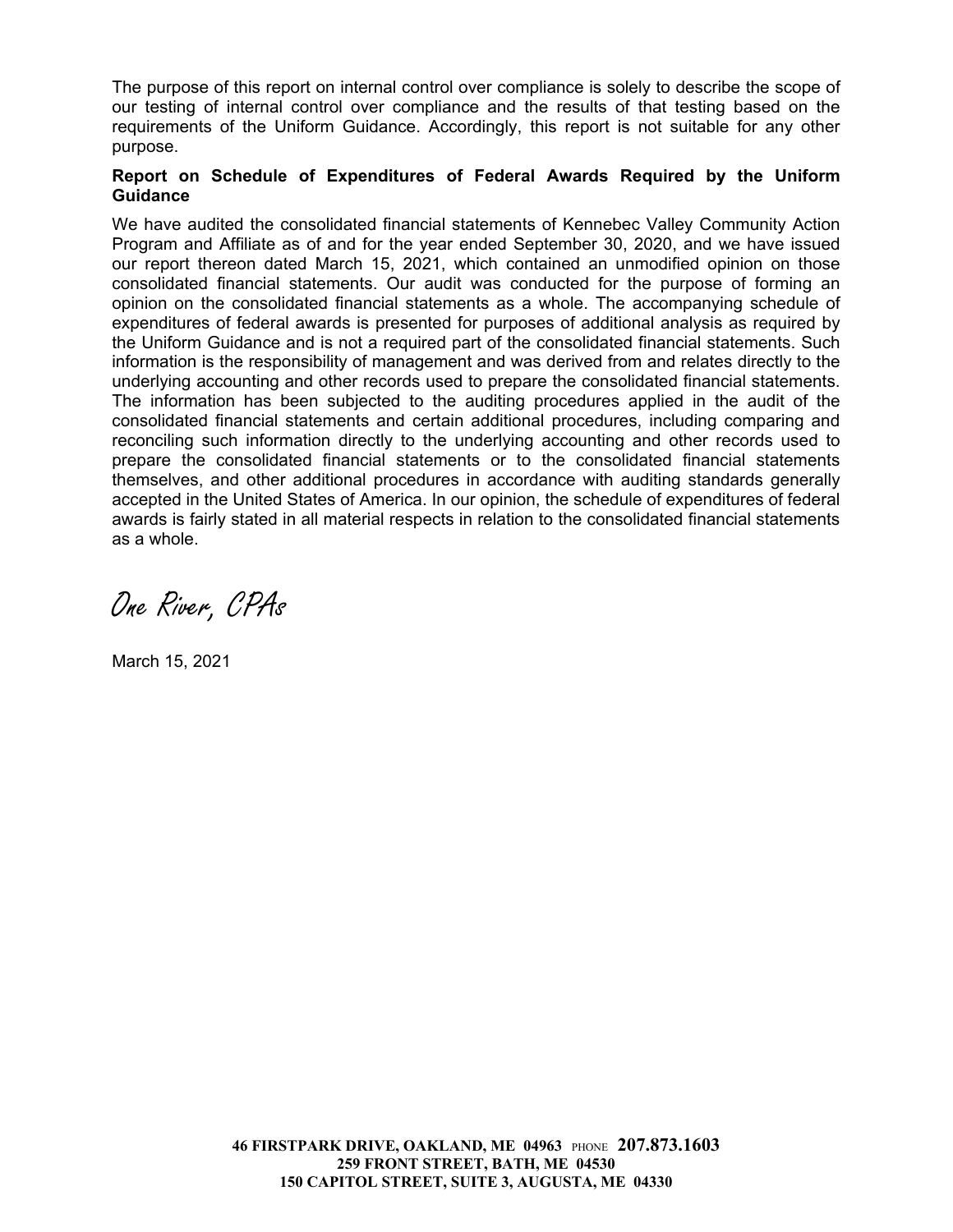#### **KENNEBEC VALLEY COMMUNITY ACTION PROGRAM Schedule of Expenditures of Federal Awards Year Ended September 30, 2020**

| <b>Federal Grantor/</b>                                                  |             |                  |                   |               |
|--------------------------------------------------------------------------|-------------|------------------|-------------------|---------------|
| Pass-Through Grantor/                                                    | <b>CFDA</b> | Award            | Award             | Federal       |
| <b>Program Title</b>                                                     | number      | number           | term              | expenditures  |
|                                                                          |             |                  |                   |               |
| U.S. Department of Health and Human Services:                            |             |                  |                   |               |
| Direct Awards:                                                           |             |                  |                   |               |
| Head Start Cluster:                                                      |             |                  |                   |               |
| <b>Head Start</b>                                                        | 93.600      | 01CH011233-02-00 | 09/01/20-08/31/21 | 199,921<br>\$ |
| <b>Head Start</b>                                                        | 93.600      | 01CH011233-01-00 | 09/01/19-08/31/20 | 3,572,551     |
| Head Start / Early Head Start/Child Care Partnership                     | 93.600      | 01HP000391-02-00 | 09/01/20-08/31/21 | 175,296       |
| Head Start / Early Head Start/Child Care Partnership                     | 93.600      | 01HP000391-01-00 | 09/01/19-08/31/20 | 1,330,625     |
| Head Start / Early Head Start/Child Care Partnership - Round 3           | 93.600      | 01HP000179-01-00 |                   | 707,843       |
| Total Head Start Cluster/Subtotal U.S. Department of Health              |             |                  | 03/01/19-08/31/20 |               |
|                                                                          |             |                  |                   |               |
| and Human Services/Administration for Children and Families              |             |                  |                   | 5,986,236     |
| Pass-through State Department of Health & Human Services:                |             |                  |                   |               |
| Community Services Block Grant                                           | 93.569      | CFS-20-7004A     | 10/01/19-09/30/20 | 459,099       |
| COVID-19 - Community Services Block Grant /CARES Act                     | 93.569      | CFS-20-7104      | 01/01/20-09/30/22 | 104,965       |
| Social Services Block Grant / KV Van Low-Income & Child Welfare          | 93.667      | CFS-21-4014      | 07/01/20-06/30/21 | 17,326        |
| Social Services Block Grant / KV Van Low-Income & Child Welfare          | 93.667      | CFS-19-4014A     | 07/01/18-06/30/20 | 106,235       |
| Temporary Assistance for Needy Families / Youth Outreach                 | 93.558      | CFS-19-2110B     | 04/01/19-08/31/20 | 61,285        |
| Temporary Assistance for Needy Families / State Head Start               | 93.558      | CFS-20-1406A     | 07/01/19-06/30/21 | 77,820        |
| Subtotal U.S. Department of Health and Human Services/                   |             |                  |                   |               |
| <b>State DHHS</b>                                                        |             |                  |                   | 826,730       |
| Pass-through Alfond Youth Center:                                        |             |                  |                   |               |
| Temporary Assistance for Needy Families / BGCA Teen Center               | 93.558      | None             | 07/01/19-06/30/20 | 1,850         |
| Subtotal U.S. Department of Health and Human Services/                   |             |                  |                   |               |
| Alfond Youth Center                                                      |             |                  |                   | 1,850         |
| Pass-through Maine State Housing Authority:                              |             |                  |                   |               |
| Low-Income Home Energy Assistance / Fuel Assistance                      | 93.568      | None             | 07/01/19-09/30/20 | 804,931       |
| Low-Income Home Energy Assistance / Fuel Assistance                      | 93.568      | <b>None</b>      | 07/01/18-08/20/20 | 48,157        |
| Low-Income Home Energy Assistance / Assurance 16                         | 93.568      | None             | 04/01/19-09/30/20 | 20,964        |
| Low-Income Home Energy Assistance / Weatherization & CHIP Program        | 93.568      | None             | 10/01/18-03/31/21 | 130,008       |
| Low-Income Home Energy Assistance / Weatherization & CHIP Program        | 93.568      | None             | 10/01/17-03/31/21 | 309,826       |
| Low-Income Home Energy Assistance / Weatherization & CHIP Program        | 93.568      | None             | 10/01/16-03/31/21 | 482,021       |
| Subtotal U.S. Department of Health and Human                             |             |                  |                   |               |
| Services/Maine State Housing Authority                                   |             |                  |                   | 1,795,907     |
| Pass-through State Department of Judicial Branch:                        |             |                  |                   |               |
| Grants to States for Access & Visitation Programs / Kids First           | 93.597      | None             | 10/01/19-09/30/20 | 9,400         |
| Subtotal U.S. Department of Health and Human                             |             |                  |                   |               |
| Services/State Department of Judicial Branch                             |             |                  |                   | 9,400         |
|                                                                          |             |                  |                   |               |
| Pass-through Maine Children's Trust:                                     |             |                  |                   |               |
| Maternal, Infant, & Early Childhood Home Visiting Grant / Maine Families | 93.870      | MCT-19-1601B     | 10/01/19-12/31/20 | 642,800       |
| Subtotal U.S. Department of Health and Human                             |             |                  |                   |               |
| Services/Maine Children's Trust                                          |             |                  |                   | 642,800       |
| Total U.S. Department of Health & Human Services                         |             |                  |                   | 9,262,923     |
|                                                                          |             |                  |                   |               |
| Corporation for National and Community Service:                          |             |                  |                   |               |
| Pass-through Maine Commission for Community Service/                     |             |                  |                   |               |
| Maine Department of Education:                                           |             |                  |                   |               |
| <b>AmeriCorps</b>                                                        | 94.006      | 20200817*0494    | 09/01/20-08/31/21 | 13,326        |
| <b>AmeriCorps</b>                                                        | 94.006      | 20190822*0614    | 09/01/19-08/31/20 | 117,290       |
| Total Corporation for National and Community Service                     |             |                  |                   | 130,616       |
|                                                                          |             |                  |                   |               |
| U.S. Department of Energy:                                               |             |                  |                   |               |
| Pass-through Maine State Housing Authority:                              |             |                  |                   |               |
| Weatherization Assistance for Low-Income Persons                         | 81.042      | None             | 04/01/20-03/31/21 | 85,270        |
| Weatherization Assistance for Low-Income Persons                         | 81.042      | None             | 04/01/19-03/31/20 | 201,019       |
| Total U.S. Department of Energy                                          |             |                  |                   | 286,289       |
|                                                                          |             |                  |                   |               |
| U.S. Department of Agriculture:                                          |             |                  |                   |               |
| Pass-through State Department of Education:                              |             |                  |                   |               |
| Child & Adult Care Food Program                                          | 10.558      | FP-20-448        | 10/01/19-09/30/20 | 130,950       |
| Total U.S. Department of Agriculture                                     |             |                  |                   | 130,950       |
|                                                                          |             |                  |                   |               |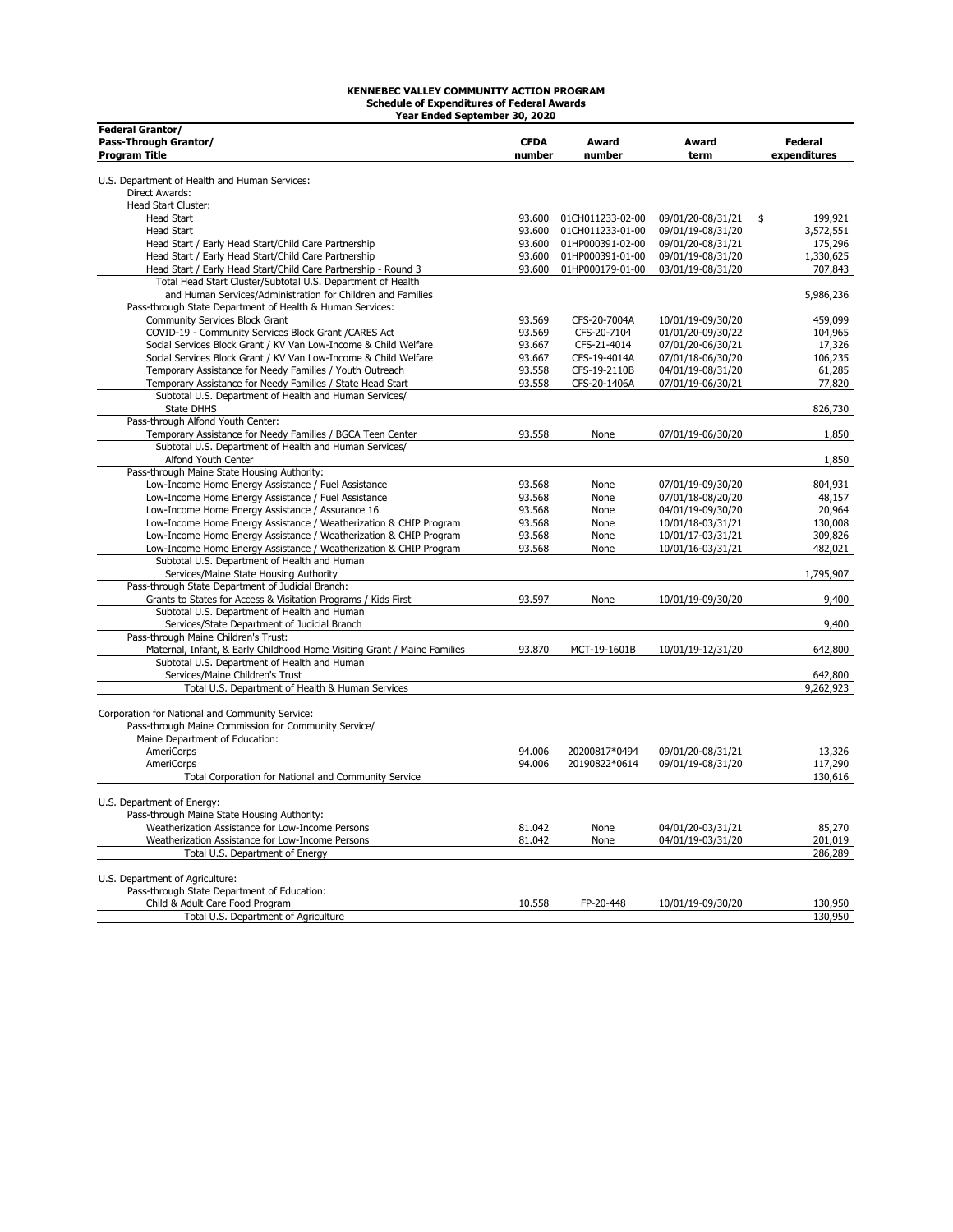#### **Year Ended September 30, 2020 KENNEBEC VALLEY COMMUNITY ACTION PROGRAM Schedule of Expenditures of Federal Awards, Continued**

| <b>Federal Grantor/</b><br>Pass-Through Grantor/                                                                         | <b>CFDA</b> | Award            | Award             | Federal          |
|--------------------------------------------------------------------------------------------------------------------------|-------------|------------------|-------------------|------------------|
| <b>Program Title</b>                                                                                                     | number      | number           | term              | expenditures     |
|                                                                                                                          |             |                  |                   |                  |
| U.S. Department of Transportation:                                                                                       |             |                  |                   |                  |
| Pass-through State Department of Transportation:<br>COVID-19 - Formula Grants for Rural Areas & Tribal Transit Program / |             |                  |                   |                  |
| FTA CARES Act                                                                                                            | 20.509      | <b>CSN 41595</b> | 02/01/20-06/30/21 | 235,729          |
| Formula Grants for Rural Areas & Tribal Transit Program / Explorer                                                       | 20.509      | CSN 40891        | 07/01/19-06/30/20 | 173,144          |
| Subtotal State Department of Transportation                                                                              |             |                  |                   | 408,873          |
| Federal Transit Cluster:                                                                                                 |             |                  |                   |                  |
| Pass-through State Department of Transportation:                                                                         |             |                  |                   |                  |
| Buses and Bus Facilities Formula, Competitive & Low/No Emissions                                                         |             |                  |                   |                  |
| Program<br>Total Federal Transit Cluster/Subtotal State Department of                                                    | 20.526      | <b>CSN 40875</b> | 09/16/19-09/16/25 | 286,190          |
| Transportation                                                                                                           |             |                  |                   | 286,190          |
| Transit Services Programs Cluster:                                                                                       |             |                  |                   |                  |
| Pass-through State Department of Transportation:                                                                         |             |                  |                   |                  |
| Enhanced Mobility of Seniors and Individuals with Disabilities / Explorer                                                | 20.513      | CSN 41475        | 07/01/19-06/30/20 | 49,212           |
| Total Transit Services Programs Cluster/Subtotal                                                                         |             |                  |                   |                  |
| State Department of Transportation                                                                                       |             |                  |                   | 49,212           |
| Total U.S. Department of Transportation                                                                                  |             |                  |                   | 744,275          |
| U.S. Department of Justice:                                                                                              |             |                  |                   |                  |
| Pass-through Alfond Youth Center:                                                                                        |             |                  |                   |                  |
| Juvenile Mentoring Program / BGCA Teen Center OJP                                                                        | 16.726      | OJP-2019-47311   | 03/01/20-12/31/20 | 4,038            |
| Juvenile Mentoring Program / BGCA Teen Center OJP                                                                        | 16.726      | OJP 2018-43840   | 02/01/19-12/31/19 | 1,677            |
| Total U.S. Department of Justice                                                                                         |             |                  |                   | 5,715            |
|                                                                                                                          |             |                  |                   |                  |
| U.S. Department of Housing & Urban Development:<br>Pass-through State Department of Department of Economic & Community   |             |                  |                   |                  |
| Development/City of Rockland                                                                                             |             |                  |                   |                  |
| COVID-19 - Community Development Block Grants/State's Program /                                                          |             |                  |                   |                  |
| <b>Rental Relief</b>                                                                                                     | 14.228      | None             | 08/01/20-9/30/22  | 352,480          |
| Community Development Block Grants/State's Program / Home Repair                                                         | 14.228      | None             | 04/01/20-06/30/21 | 62,853           |
| Community Development Block Grants/State's Program / Home Repair                                                         | 14.228      | None             | 04/01/19-06/01/20 | 97,932           |
| Total U.S. Department of Housing & Urban Development                                                                     |             |                  |                   | 513,265          |
|                                                                                                                          |             |                  |                   |                  |
| U.S. Department of Treasury:<br>Pass-through NeighborWorks America:                                                      |             |                  |                   |                  |
| NeighborWorks America / HUD Home Ownership Ed & Counseling                                                               | 21.000      | None             | 04/01/20-03/31/21 | 13,046           |
| NeighborWorks America / HUD Home Ownership Ed & Counseling                                                               | 21.000      | None             | 04/01/19-03/31/20 | 13,332           |
| NeighborWorks America                                                                                                    | 21.000      | NEC-2020-56412   | 10/01/19-Open     | 117,055          |
| NeighborWorks America                                                                                                    | 21.000      | NEC-2019-51797   | 10/01/18-Open     | 11,677           |
| Subtotal NeighborWorks America                                                                                           |             |                  |                   | 155,110          |
| Pass-through Maine Department of Administrative and Financial                                                            |             |                  |                   |                  |
| Services/Maine State Housing Authority:<br>COVID-19 - Coronavirus Relief Fund / Expanded COVID-19 Rent                   |             |                  |                   |                  |
| Relief Program                                                                                                           | 21.019      | SLT0081/SLT0029  | 8/25/20-12/30/20  | 479,341          |
| Subtotal Maine Department of Administrative and Financial                                                                |             |                  |                   |                  |
| Services/Maine State Housing Authority                                                                                   |             |                  |                   | 479,341          |
| Pass-through State Department of Health & Human Services:                                                                |             |                  |                   |                  |
| COVID-19 - Coronavirus Relief Fund / COVID-19 Response                                                                   | 21.019      | COM-20-4003C     | 06/01/20-12/31/20 | 6,236            |
| COIVD-19 - Coronavirus Relief Fund / Child Care Licensing/Fairfield                                                      |             |                  |                   |                  |
| Preschool                                                                                                                | 21.019      | SLT0081/SLT0029  | 03/15/20-09/28/20 | 1,577            |
| COVID-19 - Coronavirus Relief Fund / Child Care Licensing/Somerset<br>Preschool                                          | 21.019      | SLT0081/SLT0029  | 03/15/20-09/28/20 | 1,906            |
| COIVD-19 - Coronavirus Relief Fund / Child Care Licensing/Educare                                                        |             |                  |                   |                  |
| Central Maine                                                                                                            | 21.019      | SLT0081/SLT0029  | 03/15/20-09/28/20 | 9,137            |
| COVID-19 - Coronavirus Relief Fund / Child Care Licensing/Albion                                                         |             |                  |                   |                  |
| Preschool                                                                                                                | 21.019      | SLT0081/SLT0029  | 03/15/20-09/28/20 | 1,868            |
| COVID-19 - Coronavirus Relief Fund / Child Care Licensing/Skowhegan                                                      | 21.019      | SLT0081/SLT0029  | 03/15/20-09/28/20 | 5,366            |
| Total Centers for Disease Control and Prevention                                                                         |             |                  |                   | 26,090           |
| Total U.S. Department of Treasury                                                                                        |             |                  |                   | 660,541          |
|                                                                                                                          |             |                  |                   |                  |
| <b>Total Expenditures of Federal Awards</b>                                                                              |             |                  |                   | 11,734,574<br>\$ |

See accompanying notes to schedule of expenditures of federal awards.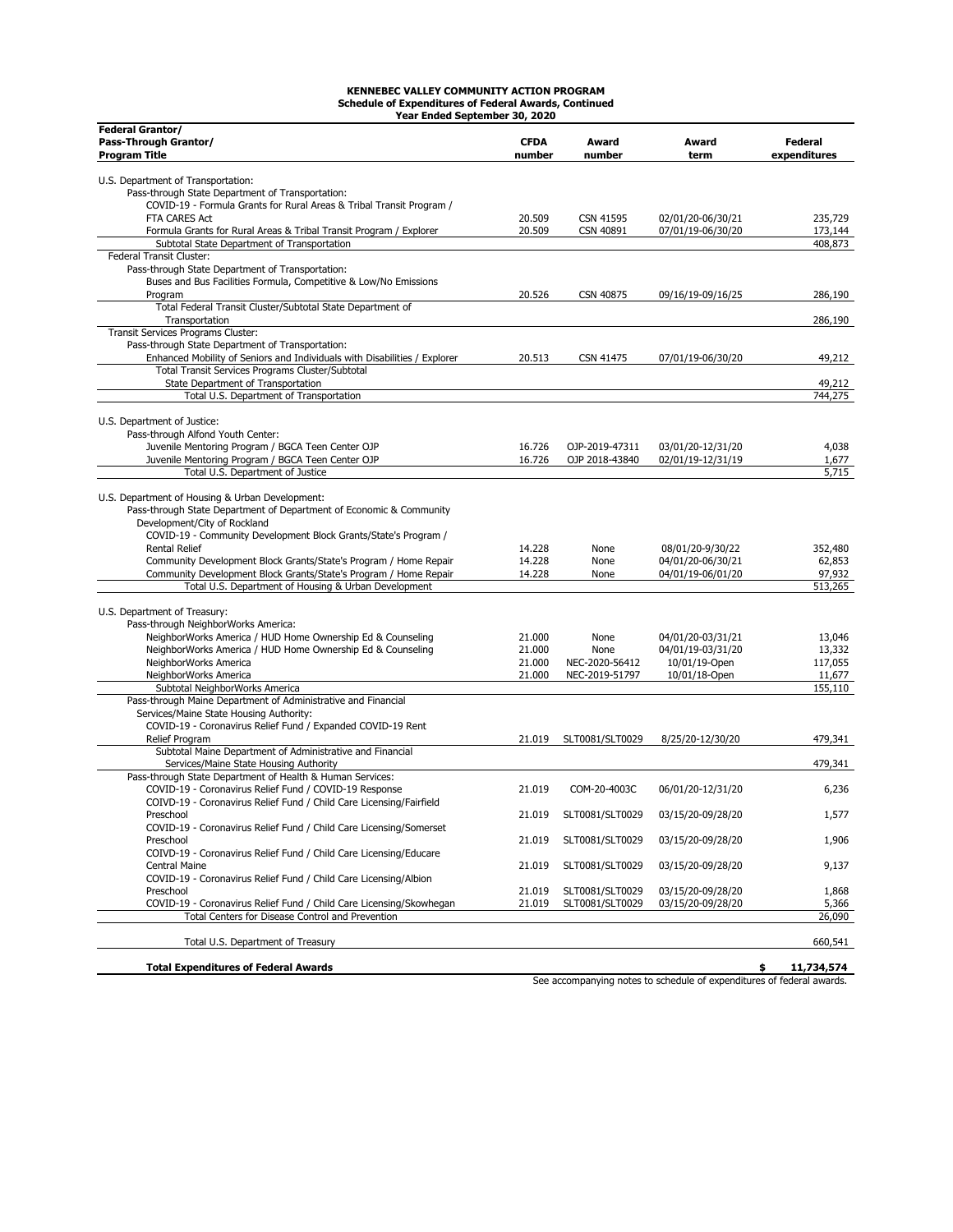#### **KENNEBEC VALLEY COMMUNITY ACTION PROGRAM AND AFFILIATE Notes to Schedule of Expenditures of Federal Awards Year Ended September 30, 2020**

#### PURPOSE OF THE SCHEDULE

The Uniform Guidance requires a Schedule of Expenditures of Federal Awards showing total expenditures for each federal award program as identified in the Catalog of Federal Domestic Assistance (CFDA).

#### SIGNIFICANT ACCOUNTING POLICIES

- A. Reporting Entity The accompanying schedule includes all federal award programs of Kennebec Valley Community Action Program and Affiliate for the fiscal year ended September 30, 2020. The reporting entity is defined in the notes to consolidated financial statements of Kennebec Valley Community Action Program and Affiliate.
- B. Basis of Presentation The information in the accompanying schedule of expenditures of federal awards is presented in accordance with the Uniform Guidance.
	- 1. Pursuant to the Uniform Guidance, federal awards are defined as assistance provided by a federal agency, either directly or indirectly, in the form of grants, contracts, cooperative agreements, loans, loan guarantees, property, interest subsidies, insurance, or direct appropriations.
	- 2. Major Programs The Uniform Guidance establishes the level of expenditures or expenses to be used in defining major federal award programs. Major programs for the Kennebec Valley Community Action Program and Affiliate are identified in the summary of auditor's results in the Schedule of Findings and Questioned Costs.
- C. Basis of Accounting The information presented in the Schedule of Expenditures of Federal Awards is presented on the accrual basis of accounting, which is consistent with the reporting in the Kennebec Valley Community Action Program and Affiliate's consolidated financial statements.
- D. Indirect Cost Rate The Organization has not elected to use the 10% de minimis indirect cost rate.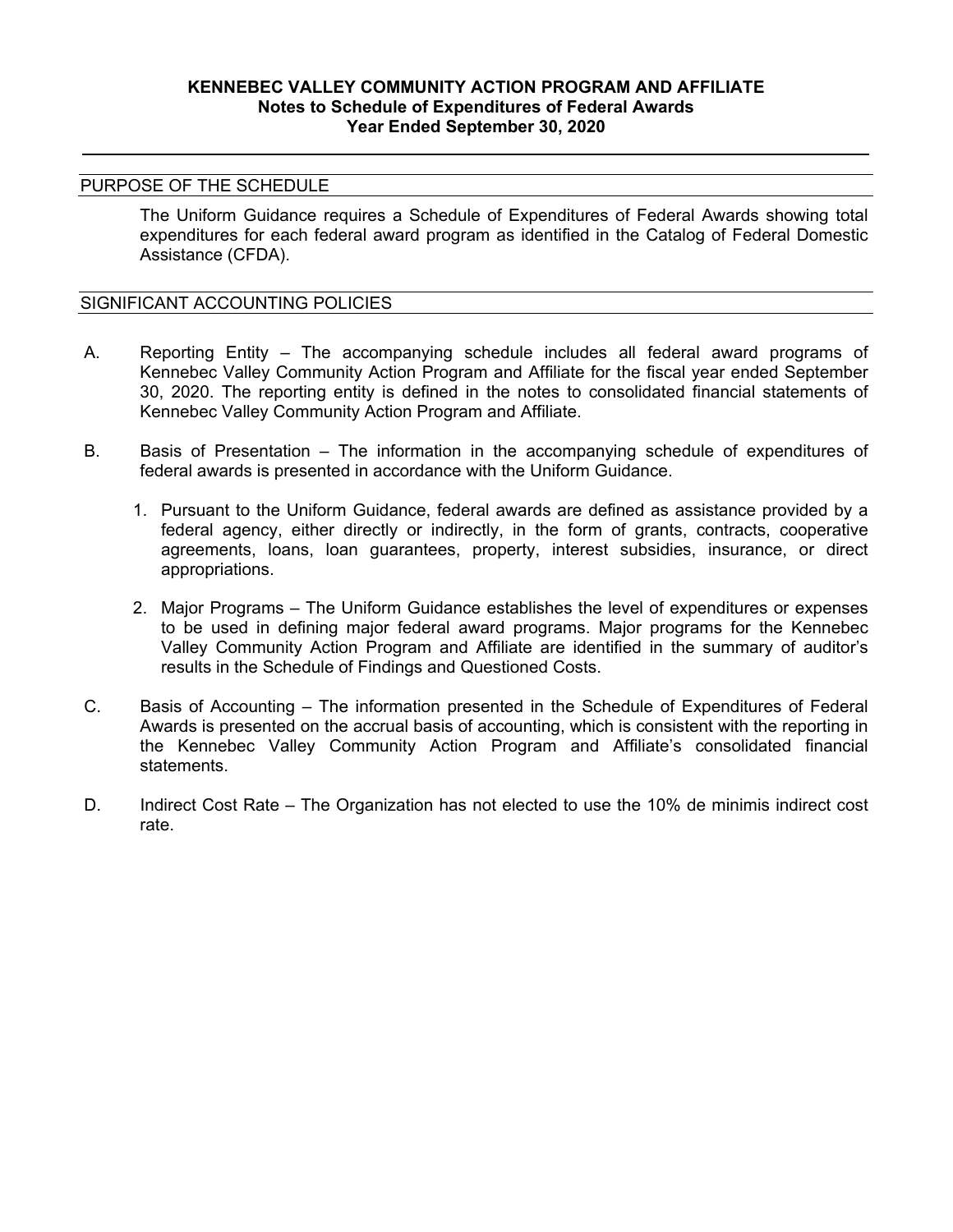#### **KENNEBEC VALLEY COMMUNITY ACTION PROGRAM AND AFFILIATE Schedule of Findings and Questioned Costs Year Ended September 30, 2020**

# **Section I – Summary of Auditor's Results**  *Consolidated financial statements*  Type of auditors' report issued: Unmodified Internal control over financial reporting: Material weaknesses identified? Yes Significant deficiency identified? No Noncompliance material to consolidated financial statements noted? No *Federal Awards*  Internal control over major programs: Material weaknesses identified? No was a set of the set of the set of the set of the set of the set of the set of the set of the set of the set of the set of the set of the set of the set of the set of the set of the set o Significant deficiency identified? The Contract of the Contract of the Contract of the Contract of the Contract of the Contract of the Contract of the Contract of the Contract of the Contract of the Contract of the Contrac Type of auditors' report issued on compliance for major programs: Unmodified Any audit findings disclosed that are required to be reported in accordance with the Uniform Guidance? The Uniform Suite of the Uniform Suite of the Uniform Suite of the Uniform Suite of the U Identification of major programs: CFDA Number(s) **Name of Federal Program or Cluster Name of Federal Program or Cluster** 93.569 93.870 20.509 20.526 20.019 Dollar threshold used to distinguish Community Services Block Grant Maternal, Infant, and Early Childhood Home Visiting Grant Formula Grants for Rural Areas and Tribal Tribal Transit Program Federal Transit Cluster Coronavirus Relief Fund between Type A and Type B programs:  $$750,000$ Auditee qualified as low-risk auditee? Audition of the state of the state of the state of the Yes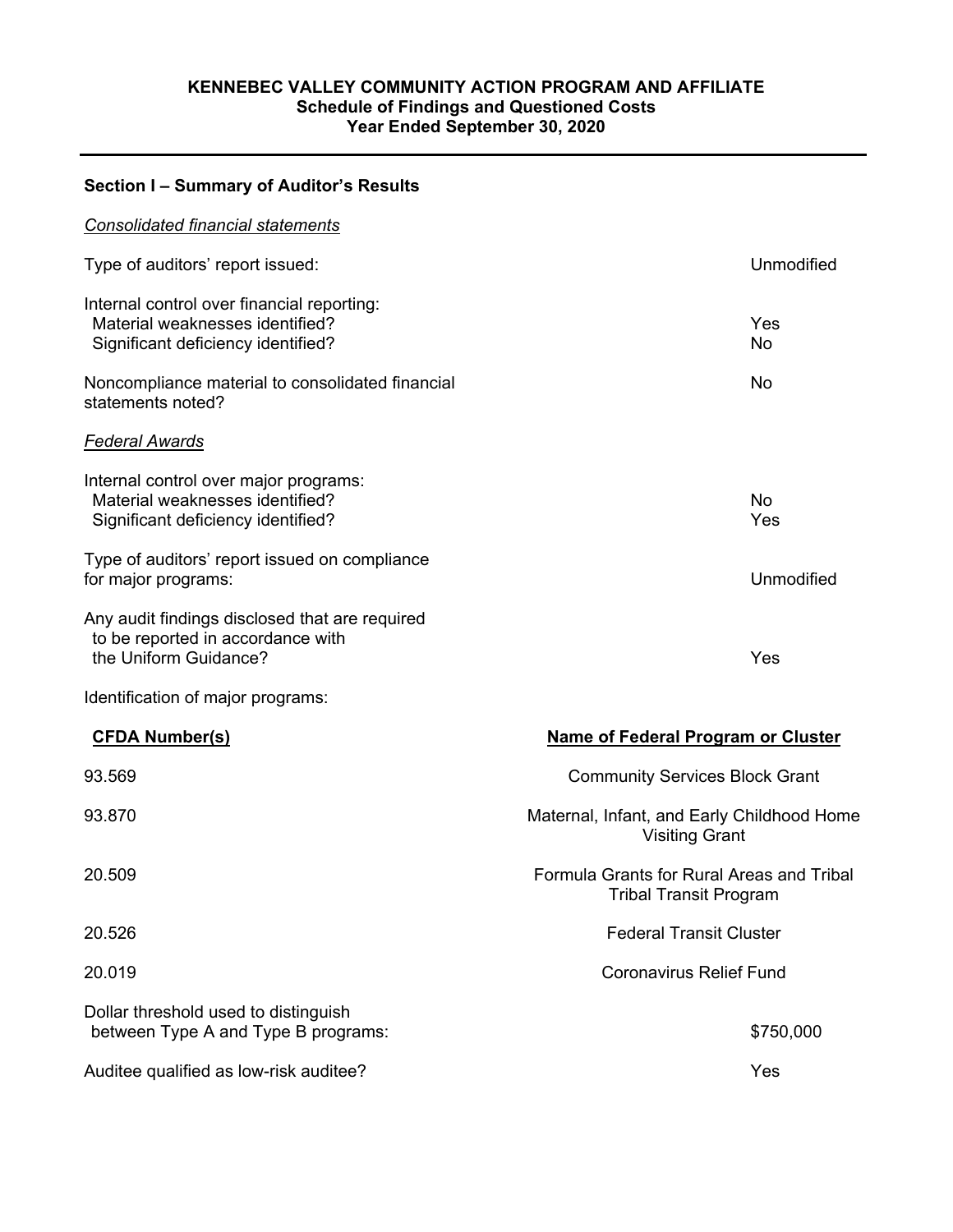#### **Section II – Findings Required to be Reported under** *Government Auditing Standards*

#### **2020-001 Material Audit Adjustment**

Criteria – Management is responsible for the design and implementation of internal controls to detect and correct material misstatements prior to submitting the financial statements for audit.

Condition and Context – Through our audit of deferred revenue, one material adjustment was necessary for the financial statements to be in accordance with U.S. GAAP. Program surpluses with no further conditions or barriers to earning were improperly deferred.

Cause – A lack of internal controls to analyze deferred program surpluses for additional conditions or barriers to earning.

Effect – Deferred revenue was overstated and revenue was understated by \$847,774.

Recommendations – Controls should be implemented to ensure revenues are analyzed for conditions or barriers required to be overcome for recognition. Revenue should be recognized as barriers to earning are overcome.

Views of Responsible Officials and Planned Corrective Actions – The finding pertains to revenues within our Transportation programs and the implementation of ASU No. 2018- 08, Not-for Profit Entities (Topic 958) revenue recognition standards that went into effect 10/01/2019. Transportation programming runs on a 7/1 to 6/30 program year that crosses our agency's fiscal year of 10/1 to 9/30. It has been our practice to defer funds on these contracts and recognize revenue at the completion of the contract and once settled. As contracted dollars normally cover expenses crossing fiscal periods, we did not make the connection that the recognition of revenue would be different with fee for service contracts. When these entries were questioned and we received additional guidance around ASU No. 2018-08, that went into effect 10/01/2019, a complete review of all our revenue sources to determine conditions and barriers was completed. Our procedures are being updated to incorporate this review and appropriate checklists are being developed to aid in the review process.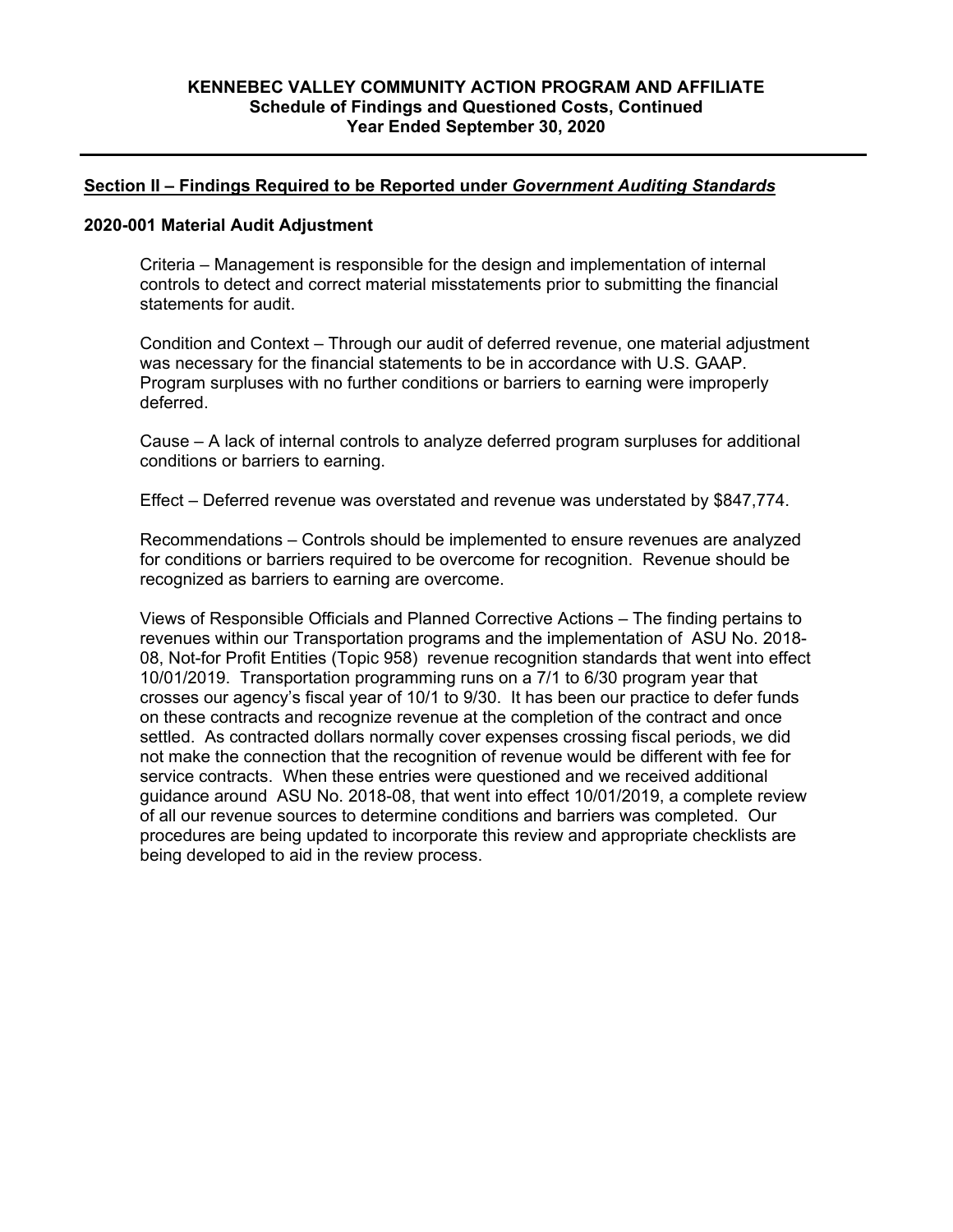### **KENNEBEC VALLEY COMMUNITY ACTION PROGRAM AND AFFILIATE Schedule of Findings and Questioned Costs, Continued Year Ended September 30, 2020**

#### **Section III – Findings and Questioned Costs for Major Federal Awards**

#### **2020-002 Internal Controls over Income Eligibility**

Federal Award Program – 93.569 Community Services Block Grant (CSBG); CFS-20- 7004A & CFS-20-7104.

Criteria – Management is responsible for the design and implementation of internal controls to determine and document income eligibility for CSBG Emergency Funds.

Condition and Context – Through our testing of CSBG eligibility, we noted that eight instances out of the forty tested where the client's income determination process did not follow the Organization's guidelines.

Cause – A lack of internal controls over the review process for applications.

Effect – Income eligibility documentation on file was not in line with the Organization's policies on eight of their clients tested, but it did appear these clients would still be considered eligible had the organization's policies been followed.

Recommendations – Controls should be implemented to ensure CSBG emergency funds applications and supporting documents are reviewed against the Organization's guidelines, prior to approval.

Views of Responsible Officials and Planned Corrective Actions – The Emergency Assistance program processes were developed very quickly in response to the pandemic and fine-tuned over several months. Staff from across several components of the agency were involved in creating the processes. In addition, the staff who were taking applications were new to eligibility programming; a variety of people were reviewing applications during invoicing and it was not consistent; and a newly hired manager, who eventually took on approving applications and was new to the process, went on an extended medical leave which interrupted the oversight process. These factors led to some errors in processing applications during this start-up phase.

In order to address this finding and strengthen the determination and documentation of income eligibility, the following processes have been put in place to ensure compliance going forward:

- Income eligibility is now programmed into the empowOR database.
- Program oversight is now solely the responsibility of Energy & Housing Services.
- All applications are currently reviewed by an assigned lead before submitting for payment. Once a new Community Initiatives Manager is hired/trained this task will fall to them.
- The E&HS Fiscal & Compliance Specialist will conduct audits on client applications at a minimum of 5 applications or 10% of applications submitted each month, whichever is higher.